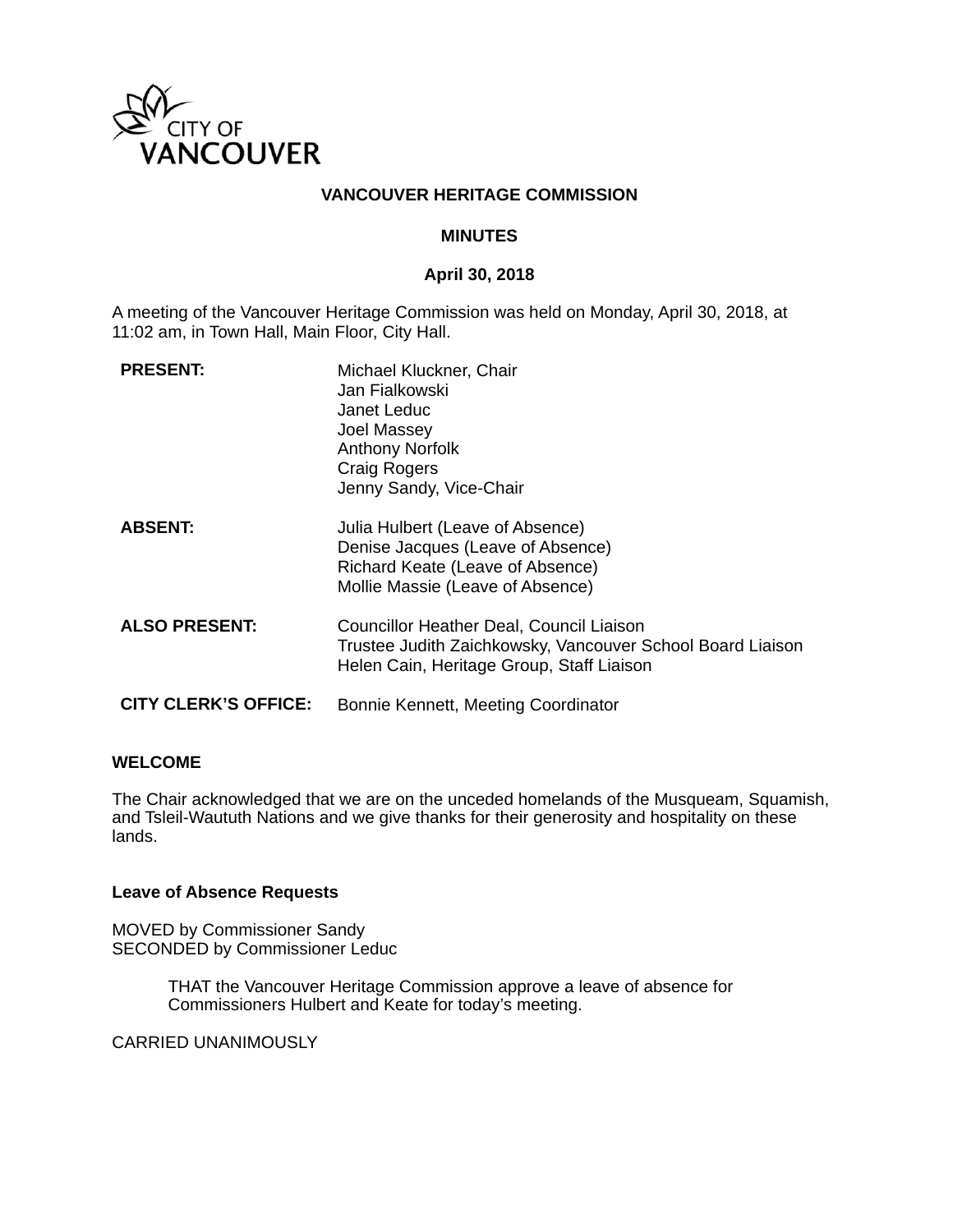### **Approval of Minutes**

MOVED by Commissioner Norfolk SECONDED by Commissioner Leduc

> THAT the Vancouver Heritage Commission approve the Minutes from the meetings of April 9 and 16, 2018, as circulated.

CARRIED UNANIMOUSLY

### **1. Business Arising from the Minutes**

None.

### **2. Conservation Review**

**(a) 2088 East 20th Avenue VHR: 'C' (proposed) Application: Rezoning (RZ-2017-00034) with a Heritage Conservation Plan Heritage Designation** 

#### **Issues:**

- Relocation to the northwest corner of the site:
- Heritage protection; and
- Heritage Conservation Plan.

**Applicant:** David McGrath, Wensley Architecture Ltd. Donald Luxton, Donald Luxton & Associates

**Staff:** James Boldt, Heritage Group

Staff and the applicants provided an overview of the application and responded to questions.

### MOVED by Commissioner Leduc SECONDED by Commissioner Norfolk

THAT the Vancouver Heritage Commission supports the application for the rezoning at 2088 East 20th Avenue, including the relocation and restoration to its original form of the heritage 'C' house on the site, as presented at its meeting on April 30, 2018. The Commission notes the following:

- The relocation of the house to the northwest corner of the site is an acceptable design solution in the context of the overall development;
- The decision to restore the house in its original 1900 form, discarding the 1930s Storybook-style additions, is acceptable;
- The Commission is satisfied with the future use of the house as a rental property, and with the conservation plan as proposed;
- The Commission asks for further design and landscape development of the townhouse wall immediately abutting the heritage building; and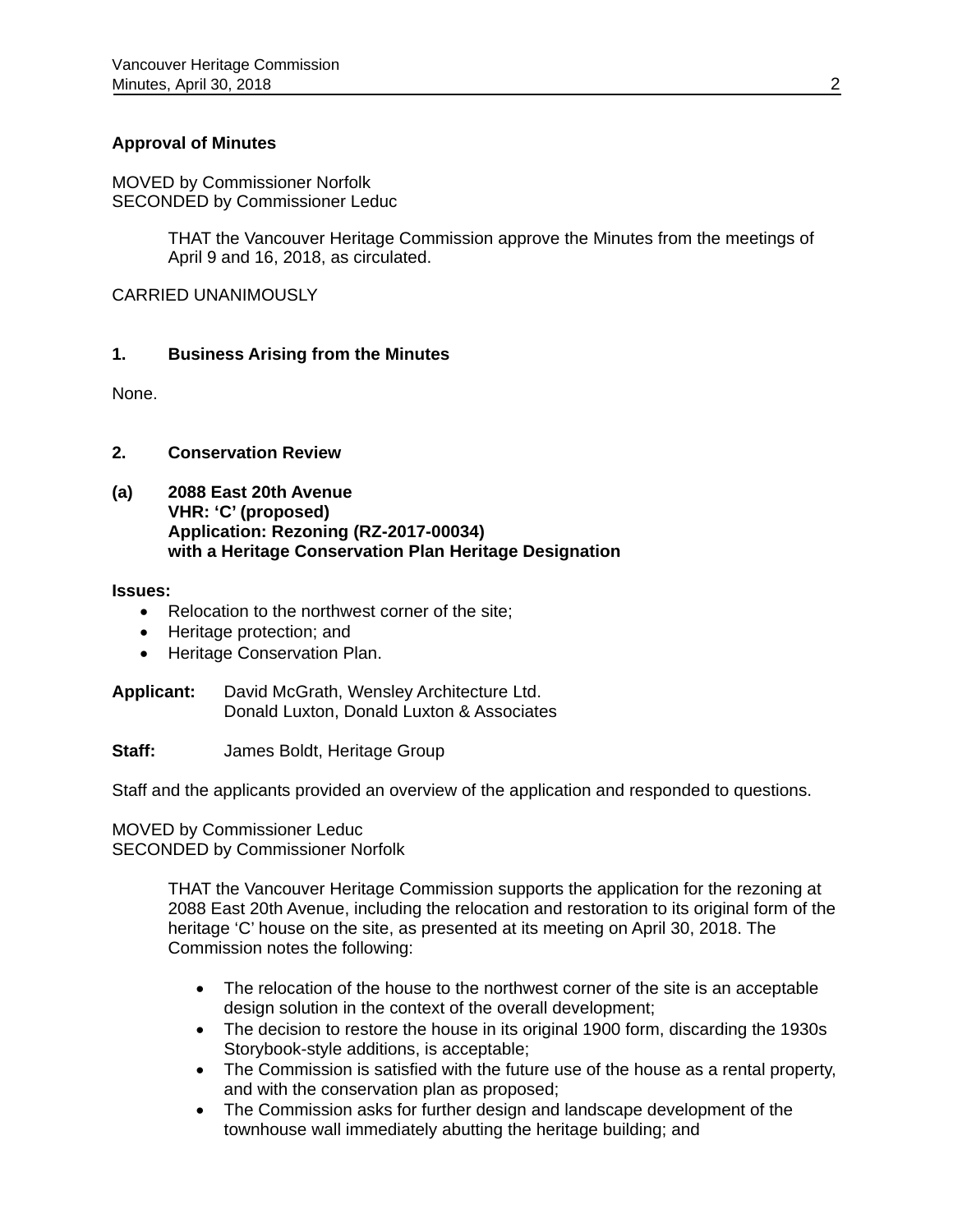• The Commission supports the inclusion of interpretive material about the area and the original settlers in a manner to be determined.

FURTHER THAT, because the existing house at 3560 Hull Street was the long-time residence of politician and lawyer Harry Rankin and his wife Connie, the Commission asks that the entire property be re-evaluated, and a Statement of Significance on the house be prepared, to advise senior staff on the possible incorporation of the house or commemoration of it in the final project.

CARRIED UNANIMOUSLY

### **3. New Business**

## **a) Report on Development Permit Board**

Commissioner Norfolk provided an update on some items on the April 30, 2018, Development Permit Board Agenda, highlighting the development of the West End Plan and a project at 1150 Barclay Street.

Link to Development Permit Board meeting information: http://vancouver.ca/home-propertydevelopment/development-permit-board.aspx

# **b) Staff Liaison Update**

Helen Cain, Acting Staff Liaison, provided an update on items that will be coming forward to the Commission in the coming months including:

- Several large application projects;
- A presentation from staff at the June 4 meeting on the new proposed evaluation criteria for the Heritage Register with a test period of approximately six months;
- A presentation by staff of the entire Heritage Strategy which will include the opportunity to ask questions and provide feedback;
- Staff will provide a second presentation in July on the concept of the new Heritage Plan with updates to the Heritage Register, Heritage Strategy and Incentive Program; and
- Staff anticipate a report going forward to Council in September.

### **Adjournment**

MOVED by Commissioner Sandy SECONDED by Commissioner Massey

THAT this meeting be adjourned.

CARRIED UNANIMOUSLY